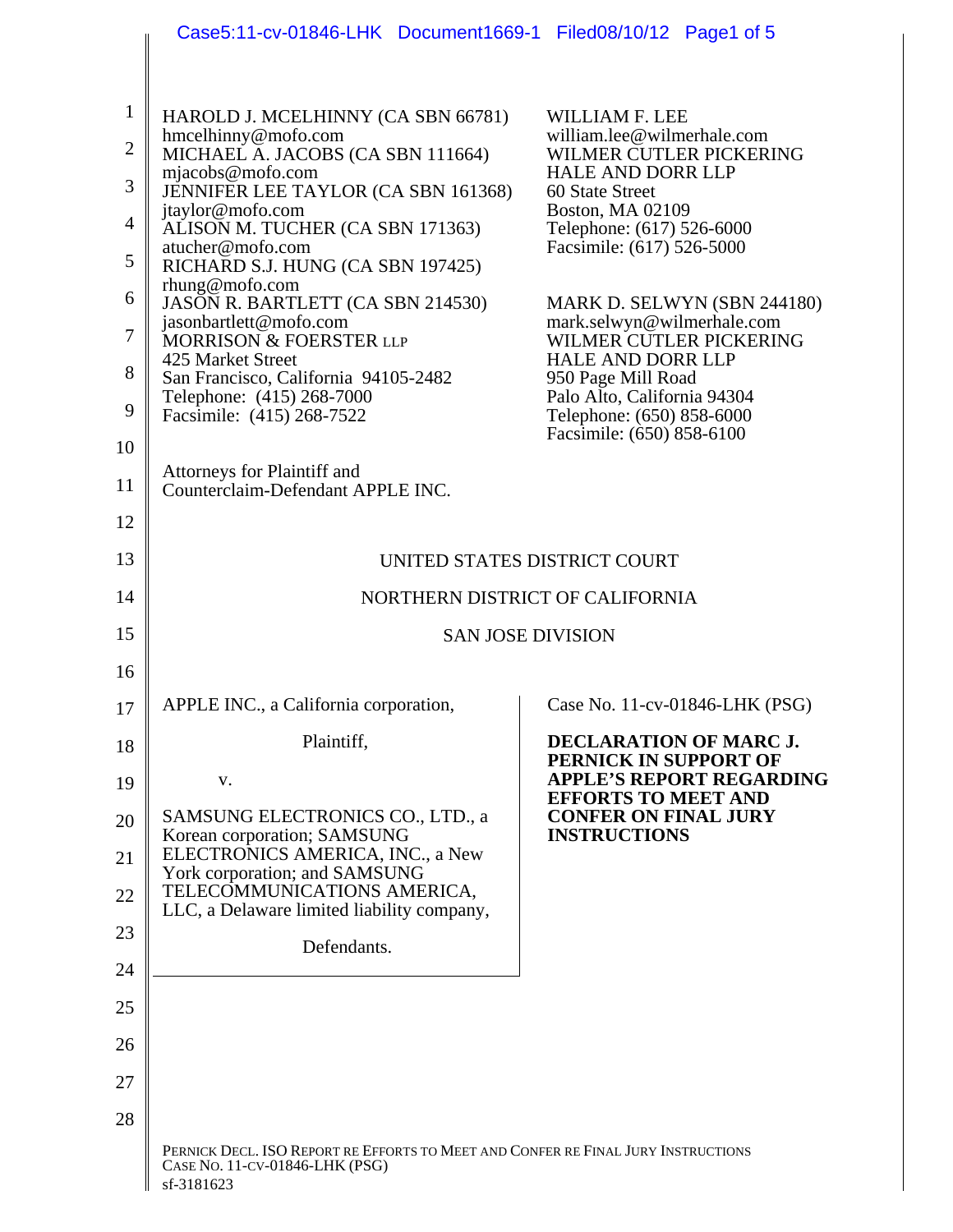## Case5:11-cv-01846-LHK Document1669-1 Filed08/10/12 Page2 of 5

1 2 3 4 5 6 7 8 9 10 11 12 13 14 15 16 17 18 19 20 21 22 23 24 25 26 27 28 PERNICK DECL. ISO REPORT RE EFFORTS TO MEET AND CONFER RE FINAL JURY INSTRUCTIONS TERNICK DECE, ISO KETOKT KE EFFORTS TO MEET AND CONTER RET INALIZERT INSTRUCTIONS 1 sf-3181623 I, Marc J. Pernick, hereby declare as follows: 1. I am a partner in the law firm of Morrison & Foerster LLP, counsel for Apple Inc. ("Apple") in this action. I am licensed to practice law in the State of California and admitted to practice before this Court. I submit this Declaration in support of Apple's Report Regarding Efforts to Meet and Confer On Final Jury Instructions. Unless otherwise indicated, I have personal knowledge of the matters stated herein or understand them to be true from members of my litigation team. If called as a witness, I would testify to the facts set forth below. 2. On Sunday, August 5, my partner Alison Tucher sent counsel for Samsung Apple's revised proposed final jury instructions. A true and correct copy of Ms. Tucher's email to Samsung is attached hereto as Exhibit A. 3. About an hour later, Ms. Tucher sent Samsung a red-lined copy of Apple's instructions. In that email, a true and correct copy of which is attached hereto as Exhibit B, Ms. Tucher asked Samsung whether it planned to propose new or different instructions from what the parties had exchanged in July. 4. At the parties' in-person meeting on Sunday evening, August 5th, I also asked Samsung's counsel Victoria Maroulis and Thomas Watson if they could tell us what jury instructions Samsung planned to propose. Ms. Maroulis and Mr. Watson said that they would get back to us. 5. Beginning on Monday, August 6th, I repeatedly asked Mr. Watson the same question. Attached hereto as Exhibit C is a true and correct copy of my Tuesday, August 7, 2012 email to Ms. Maroulis and Mr. Watson in which I proposed that the parties exchange any further instructions by 9:00 p.m. that night. Samsung's counsel did not respond. 6. On Tuesday night at about midnight, Mr. Watson wrote to me and informed me of some Apple proposals for jury instructions to which Samsung would agree. Mr. Watson's email also said that Samsung was still working on its design patent and damages instructions. I asked Mr. Watson about the trade dress jury instructions as well, and Mr. Watson said Samsung was working on those too. True and correct copies of my August 7, 2012 and August 8, 2012 emails with Mr. Watson are attached hereto as Exhibits D and E.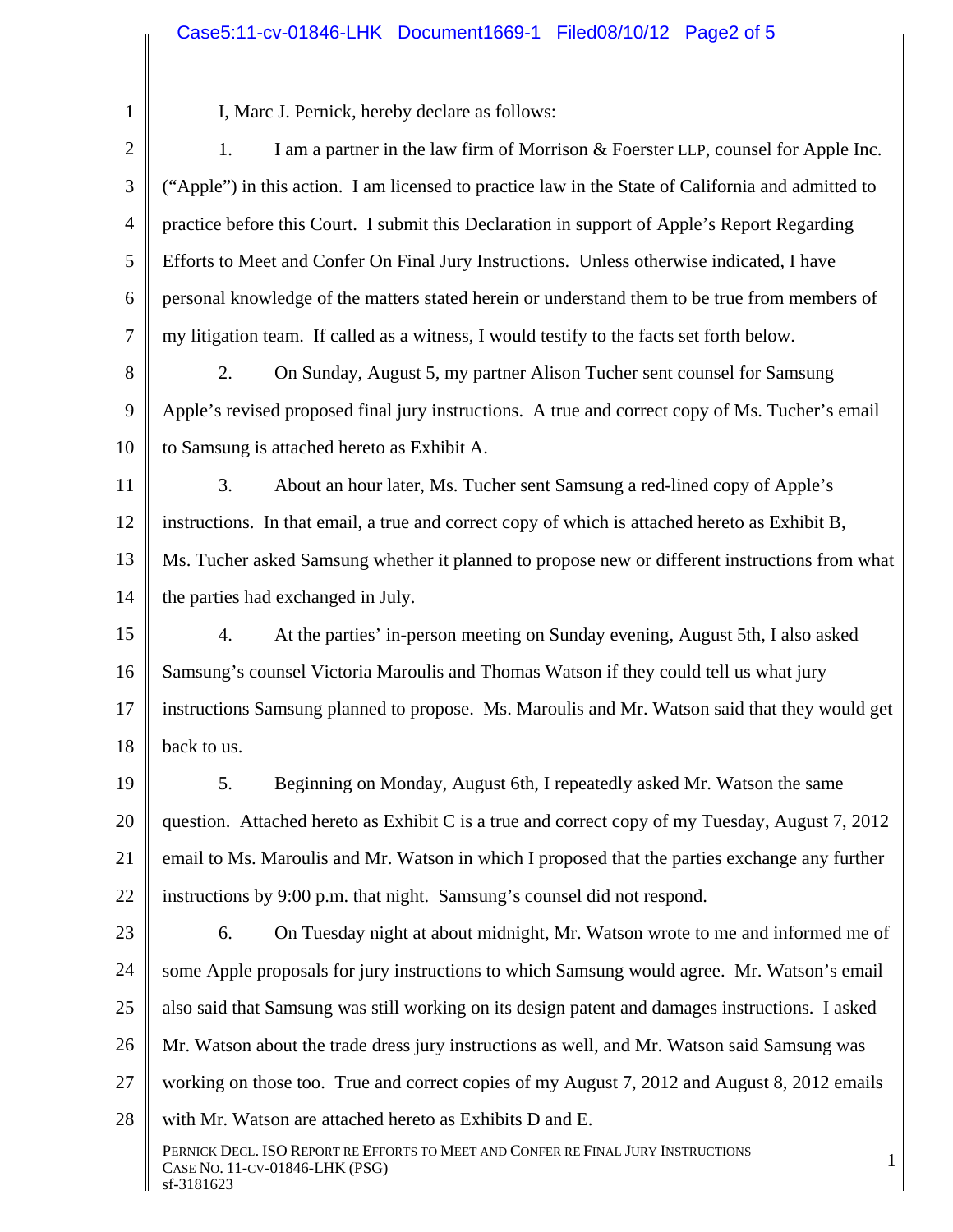1 2 3 4 5 6 7 8 9 10 11 12 13 14 15 16 17 18 19 20 21 22 23 24 25 26 27 28 PERNICK DECL. ISO REPORT RE EFFORTS TO MEET AND CONFER RE FINAL JURY INSTRUCTIONS 2<br>Case No. 11-cv-01846-LHK (PSG) sf-3181623 7. Attached hereto as Exhibit F is a true and correct copy of my Thursday morning, August 8, 2012 email to Mr. Watson. In that email, I again asked Samsung's counsel to inform us of Samsung's proposals for its design patent, trade dress, and damages jury instructions. 8. Attached hereto as Exhibit G is a true and correct copy of my Thursday afternoon, August 8, 2012 email to Mr. Watson. In that email, I again asked Samsung's counsel to disclose Samsung's proposals for its jury instructions. 9. Attached hereto as Exhibits H and I are true and correct copies of emails from Mr. Watson to me on Thursday night, August 8, 2012. In his emails, Mr. Watson identified 56 jury instructions that Samsung was proposing. This was the night before the parties' final joint submission was due. 10. After receiving these emails, I spoke live on the phone with both Mr. Watson and Ms. Maroulis. We agreed that the parties would hold a lead counsel meet-and-confer session after trial on Friday for the purpose of having a further discussion about the jury instructions. We agreed that, at a minimum, Harold McElhinny would attend for Apple and Charles Verhoeven would attend for Samsung. Mr. Watson and I also agreed that Apple would coordinate the parties' joint filing. 11. On Friday, August 10, after the trial day ended, I called Mr. Watson. I asked where and when Samsung wanted to hold the lead trial counsel meet-and-confer session. Mr. Watson declined. Mr. Watson stated that it was impractical to meet at that point, and that the parties should continue their discussions over the weekend. 12. When I called Mr. Watson back and reminded him that the Court had directed the parties to meet in person and to file their joint submission by the end of Friday, Mr. Watson eventually agreed to meet. However, he informed me that Samsung's lead counsel Mr. Verhoeven was not available. Mr. Watson said that he and Ms. Maroulis could meet with us at 10:00 p.m. that night. I told Mr. Watson that, because Mr. Maroulis is not lead trial counsel, any such meeting would not comply with the Court's order. 13. I sent a draft copy of the parties' joint disputed and undisputed jury instructions to Samsung on Friday night, August 10, 2012.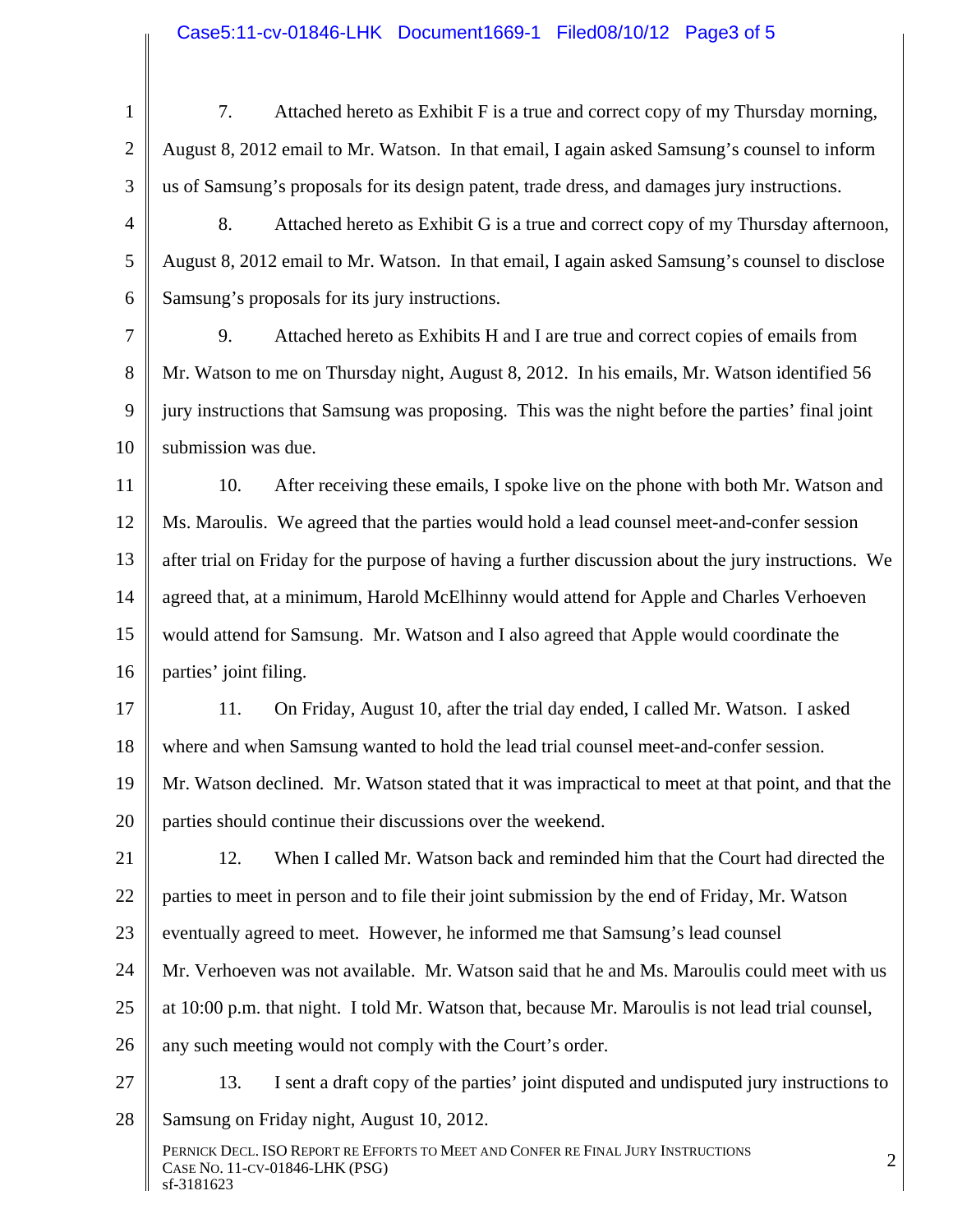## Case5:11-cv-01846-LHK Document1669-1 Filed08/10/12 Page4 of 5

 $\Big\|$ 

| $1\,$          | I declare under penalty of perjury that the foregoing is true and correct and that this                             |   |  |
|----------------|---------------------------------------------------------------------------------------------------------------------|---|--|
| $\mathbf{2}$   | Declaration was executed this 10th day of August 2012, at San Jose, California.                                     |   |  |
| $\mathfrak{Z}$ |                                                                                                                     |   |  |
| $\overline{4}$ | /s/ Marc J. Pernick<br>Marc J. Pernick                                                                              |   |  |
| $\sqrt{5}$     |                                                                                                                     |   |  |
| 6              |                                                                                                                     |   |  |
| $\tau$         |                                                                                                                     |   |  |
| $8\,$          |                                                                                                                     |   |  |
| 9              |                                                                                                                     |   |  |
| $10\,$         |                                                                                                                     |   |  |
| $11\,$         |                                                                                                                     |   |  |
| 12             |                                                                                                                     |   |  |
| 13             |                                                                                                                     |   |  |
| $14\,$         |                                                                                                                     |   |  |
| 15             |                                                                                                                     |   |  |
| 16             |                                                                                                                     |   |  |
| $17\,$         |                                                                                                                     |   |  |
| $18\,$         |                                                                                                                     |   |  |
| 19             |                                                                                                                     |   |  |
| 20             |                                                                                                                     |   |  |
| 21             |                                                                                                                     |   |  |
| 22             |                                                                                                                     |   |  |
| 23             |                                                                                                                     |   |  |
| 24             |                                                                                                                     |   |  |
| 25             |                                                                                                                     |   |  |
| 26             |                                                                                                                     |   |  |
| $27\,$         |                                                                                                                     |   |  |
| $28\,$         |                                                                                                                     |   |  |
|                | PERNICK DECL. ISO REPORT RE EFFORTS TO MEET AND CONFER RE FINAL JURY INSTRUCTIONS<br>CASE NO. 11-CV-01846-LHK (PSG) | 3 |  |